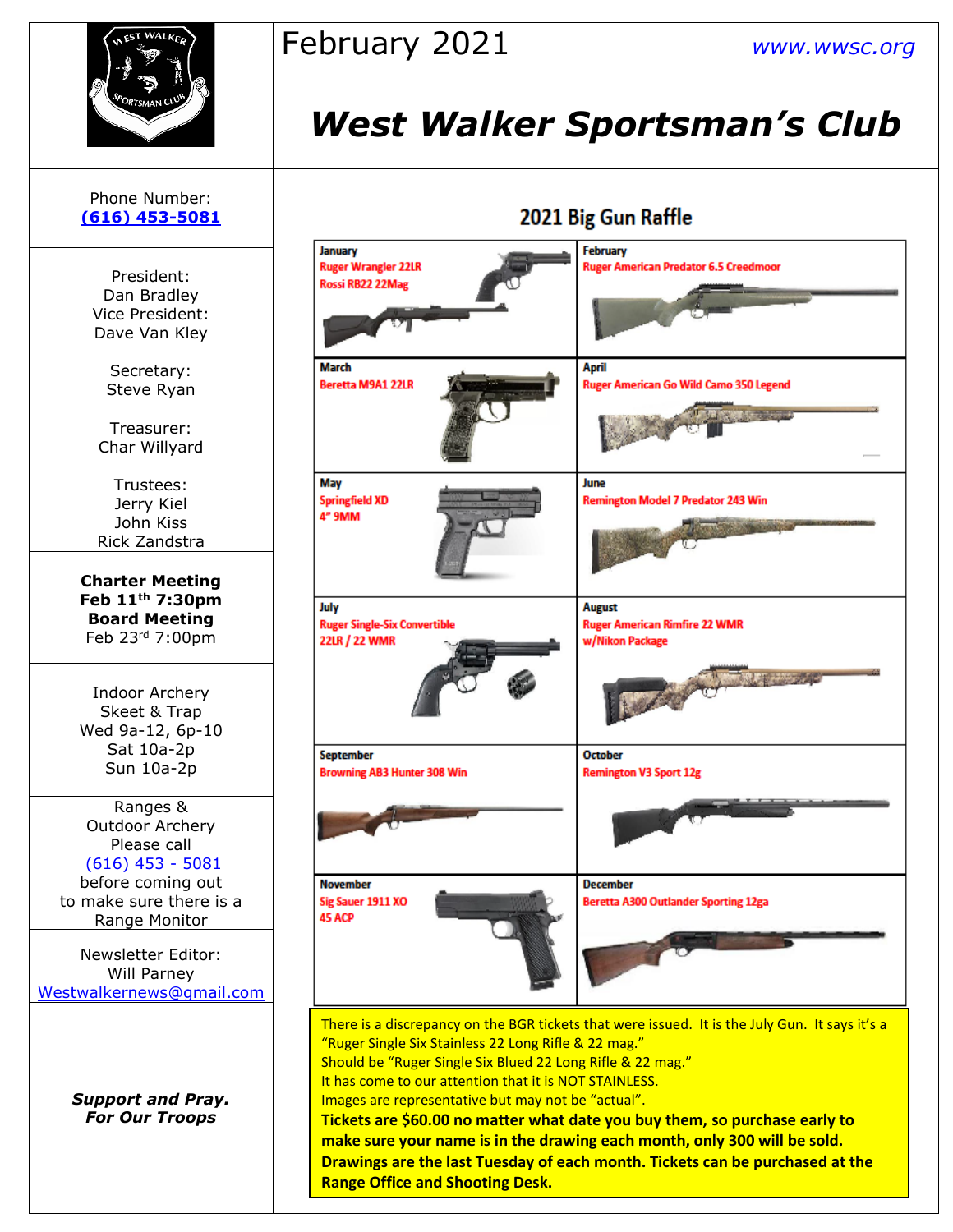

7 METER OPEN SITES ONLY / 13 METER ADD ON'S ALLOWED **TOTAL OF 200 ROUNDS** FOUR WEEKS 50 ROUNDS EACH YOU WILL SHOOT TEN ROUNDS AT FIVE TARGETS EACH WEEK

#### **WHEN**

SATURDAY'S 1:00 pm to 3:00 PM (4 dates left) February 6th, 13th, 20th, & 27th

**WHERE: INDOOR PISTOL RANGE** 

**COST: \$10 PER PERSON** 

PRIZE INFO: Cash prizes will be awarded to 1st, 2nd & 3rd place for handi cap based on 85% and for actual for each distance. No repeats so 12 people will win, Amount will be determined by number of participants

#### **REGISTRATION INFORMATION**

I will have registration forms for you to fill out when you come and pay your fee. To help me know how many targets to print up I would appreciate an email to indicate your intent to join.

g\_vonderheide@yahoo.com



### **Indoor Pistol Range will be open again Starting Jan 6th from 4:30 to 7pm No Magnum round No wad cutters \*Masks are required PRACTICE SOCIAL DISTANCEING OF AT LEAST 6 FEET**





# **Winter 2021 Youth Archery**

Given the current COVID-19 surge in Michigan we are pushing back the start of the Youth Archery program until we can be safely outside during the spring. For the balance of 2021 we are looking at running 2 outside 6-week programs. One will run roughly April/May and the other will run July/August. More details to come.

I will continue to update the newsletter monthly to keep everyone informed.

Jerry Schondelmayer USA Archery Level 3 NTS Coach

616-836-0025 jerry\_schondelmayer@yahoo.com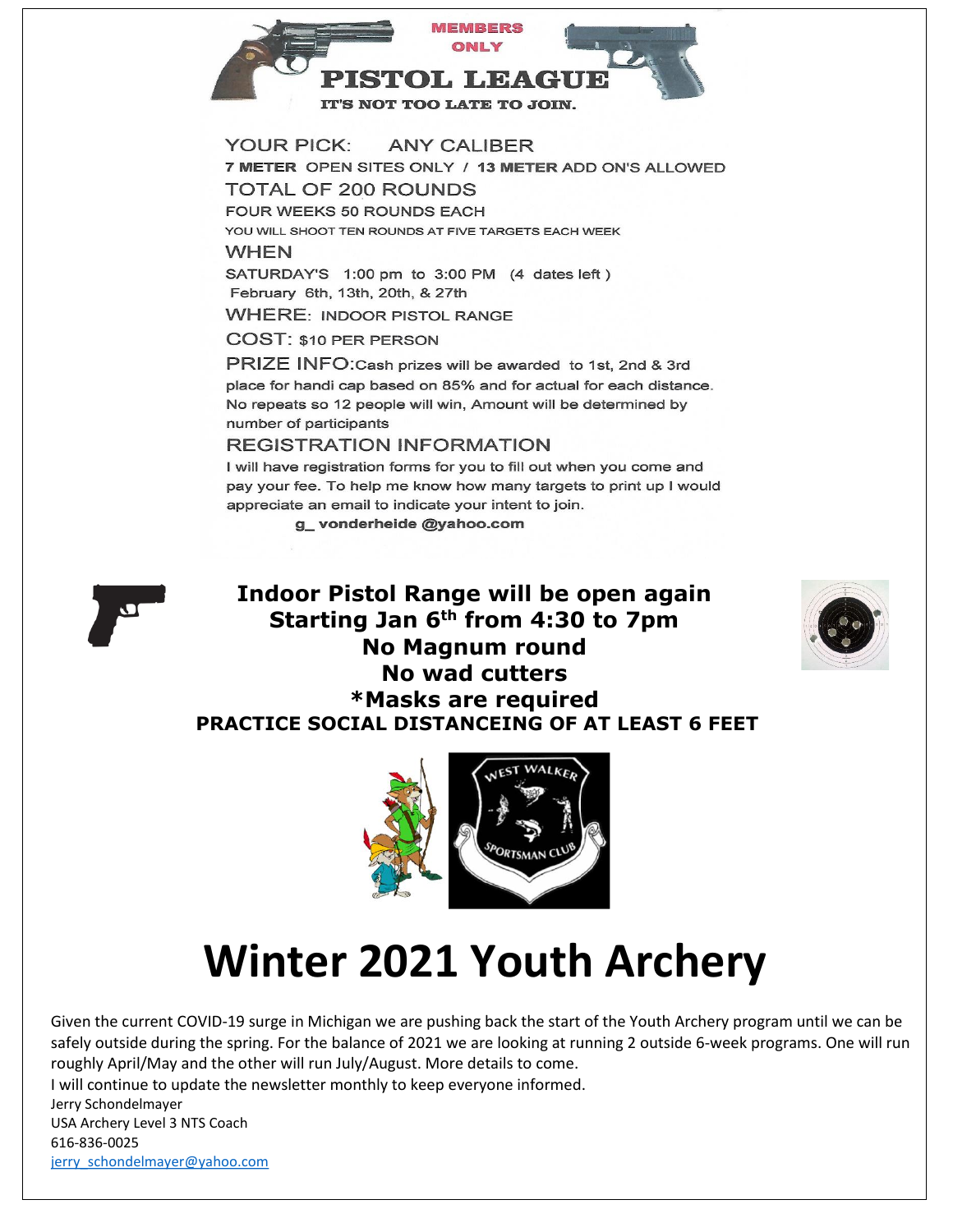# **News from the shotgun Desk**

On January 1, we had a New Year's Day Special Shoot, Black Bird/Meat Shoot. There were 40 Shooters in Trap, 30 Shooters in Skeet, that shot at black targets. Winners were awarded Meat prizes. We, also had a Long Bird Shoot, shot from a 5 Stand machine, with 36 Shooters in this event. The targets were shot from a longer distance and faster. Two shooters tied for score and split the winnings. A great time had by all. Thanks to all the members that helped to make this Shoot a big success. If it were not for these members helping it would not have been a Fun event or Great success. Submitted by Terry Westedt

The 2021 Winter League; Starts December 12, 2020

4 Rounds shot by Sunday - January 24,2021

12 Weeks - Ends March 21, 2021

Events - 5-man Team - Skeet 5-man Team - Trap 2-man Team - Skeet, 20 ga. 2-man Team - Skeet Doubles, 50 targets, 6 times 2-man Team - Trap Doubles, 50 targets, 6 times

Get your Teams together. There will be sign-up sheets at the club. If you do not have a Team, sign the sheet and we will make a Team.

League Fees - 1st Event, \$36.00 2nd & over \$21.00

**Shooting** - Regular Line Fees

You must be current each week after January 24, otherwise there will be a 3-bird penalty. You can shoot as far ahead as you want, but NOT behind.



**MONDAY NIGHT ARCHERY**



The Monday Night Archery League starts January 6, 2020 at 6:00pm and ends March 9. That is 10 rounds. The price is \$70.00 for members, Charter Members and kids shoot for half price. You must be a member to shoot in this league. Sign up at the shooting desk or range office. Call Chris Ferrari at (616)299-4712 if you have any questions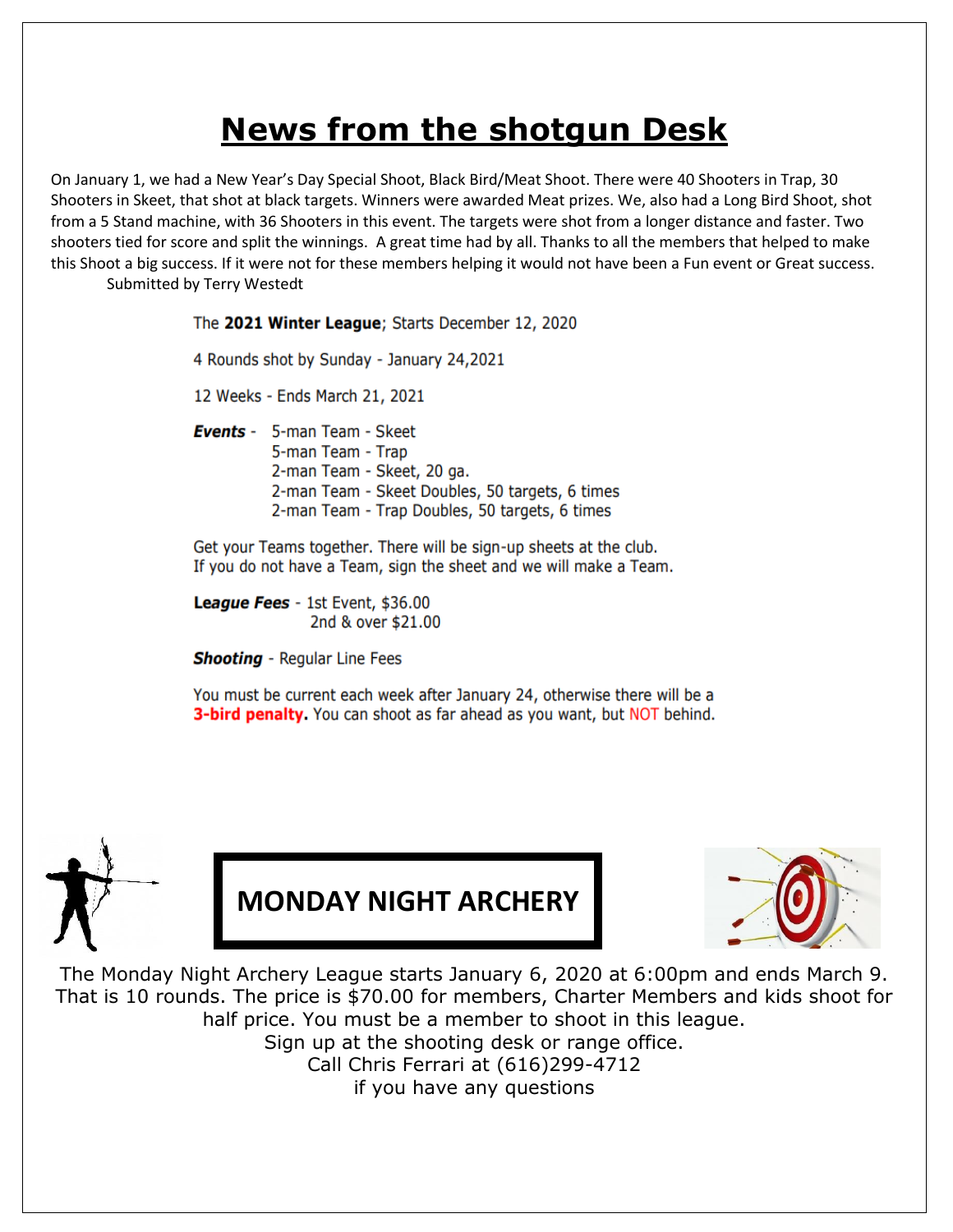## **NEED Volunteers to be trained as Range Monitors.** WWSC is seeking members to serve flexible shifts, typically 4 to 5 % hrs Please contact Jeff Reynolds (616)710 1280 Email; [wwsc.range.monitor@gmail.com](mailto:wwsc.range.monitor@gmail.com) if you are interested **Range Monitors receive:** 1% discount toward membership renewal for each hour served

{60 hrs served; approximately one shift / month = 60% discount} Personal use of indoor pistol range for serving two or more shifts per month **Call 616-453-5081 to CONFIRM the ranges are open**